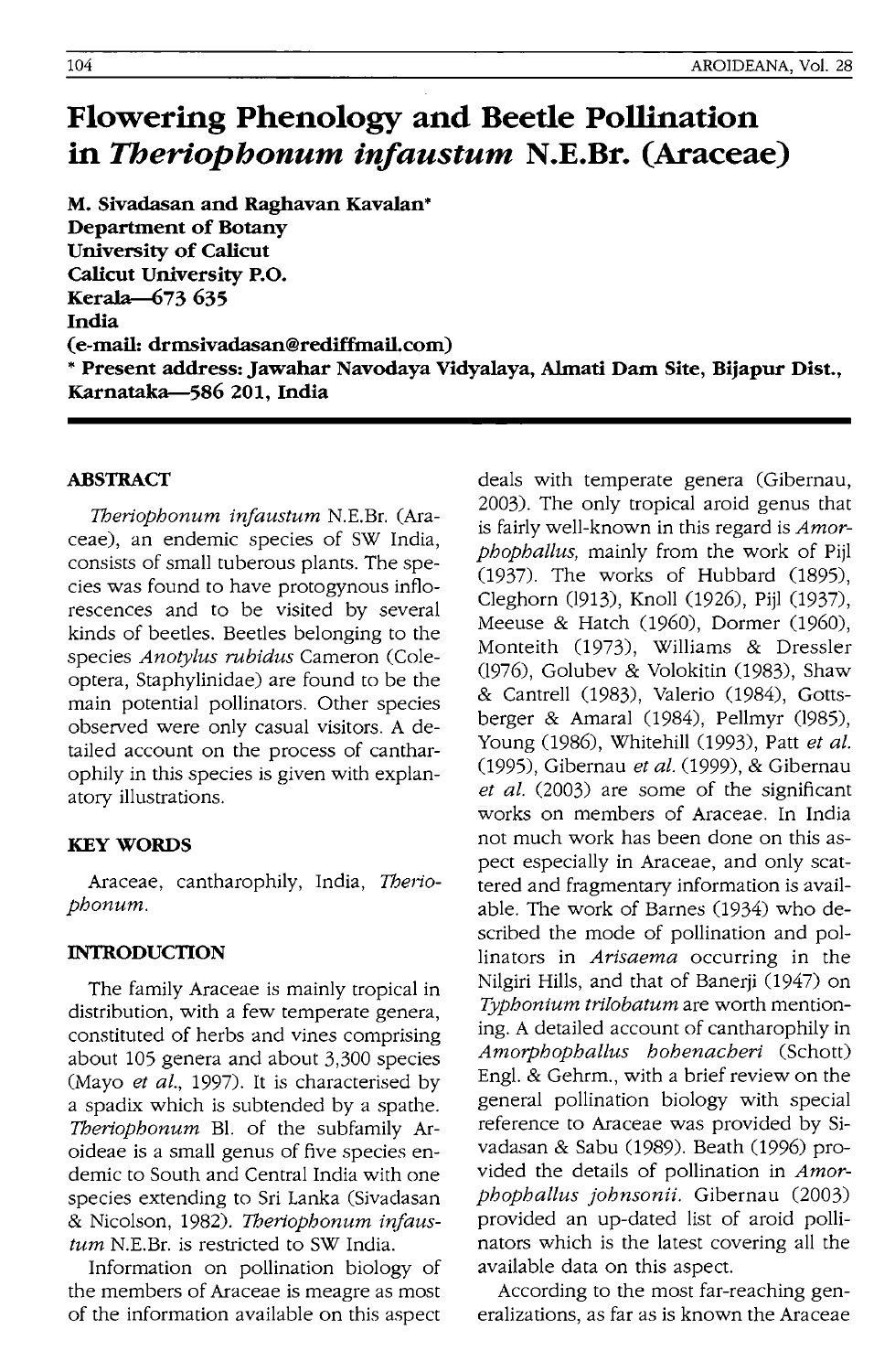are considered to be exclusively entomophilous, and in most cases the pollinators are beetles (Coleoptera) and flies (Diptera) (termed cantharophily and myophily respectively). Bees (Hymenoptera) are rarely reported as pollinators as in the case of *Spathiphyllum* (Williams & Dressler, 1976) and *Anthurium* (A Beath, T. Croat, pers. comm.), especially those with sweet-scented flowers such as the members of *Anthurium* sect. *Calomystrium.*  Beetles have the oldest fossil record of any of the four anthophilous orders of insects viz., Coleoptera, Lepidoptera, Diptera and Hymenoptera. Thus, it is widely presumed that beetles were the pollinators of the earliest entomophilous angiosperms (Grayurn, 1984).

Floral morphology is the most important element in determining the system of pollination of a particular type of blossom. Structural features have long been recognised as a diagnostic specialization for particular broad categories of insect-pollination. Faegri & Pijl (1979) gave an account of the syndrome of cantharophily. It included the features such as a pollination unit with few visual attractions, no nectar guide, generally large, flat, cylindric or shallow, bowl-shaped-sometimes closed, easy of access, dull colour, frequently greenish or white, and strong odourfruity or aminoid. The beetle-pollinated flowers are protogynous. In addition to the protogyny, cantharophily is generally associated with phenomena like thermogenesis, musty odour, crowded pistillate and staminate flowers enclosed by bracts during a brief nocturnal anthesis.

Many beetles of different families are reported to be involved in the pollination of Araceae, with most of the beetles from the family Scarabeidae (Grayum, 1984). But Staphylinidae are also common in Araceae outside the New World (Gibernau, 2003).

#### *THERIOPHONUM INFAUSTUM*

*Theriophonum infaustum,* an endemic species of SW India grows abundantly on the Calicut University Campus and its vicinity by the commencement of SW monsoon (June-September).

It is a small, tuberous herb reaching a height of about 12 to rarely 30 cm (Fig. 1). The corm is somewhat subglobose to cylindric in shape, ca. 0.5-4.00 cm thick and 0.7-1.8 cm diam. The leaves have distinct petioles which arise from the top of the tuber. The lamina is glabrous, reticulateveined, and is highly variable in size and shape, narrowly to broadly hastate-sagittate, rarely broadly ovate-cordate, 4.6-12 cm long, lateral lobes rounded to ovate or with acute tip. The inflorescence is borne on an erect peduncle, which arises in leaf axils, and during its early developmental stage is completely encased by the vaginate leaf-base. This species, like many others in the genus, also reproduces by vegetative means.

#### **STUDY SITE AND METHODS**

The study was carried out at the Calicut University Campus and its surroundings (latitude: 11°35'-45'N, longitude: 75°45'- 50'E, at an altitude of 40-60 m; average annual rainfall of ca. 300 cm; and temperature ranging from 17-35°C). Flowering period is from June-September and begins one month after the first rains.

Flowering individuals in the study area were located and tagged. A total of 50 inflorescences were observed and data collected during the study period. Observations were made on the morphology and phenology of the inflorescences along with the details of the pollinators and their activities. Insect visitors to the inflorescences were collected, and preserved in 70% alcohol for identification. Insects were also collected from other populations along with inflorescences to verify whether the pollinators are common to all populations. Voucher specimens of all beetles are deposited at Commonwealth Institute of Entomology, London.

#### **OBSERVATIONS**

# **Floral Morphology**

The inflorescence is solitary, completely enclosed by the petiolar sheath in the ear-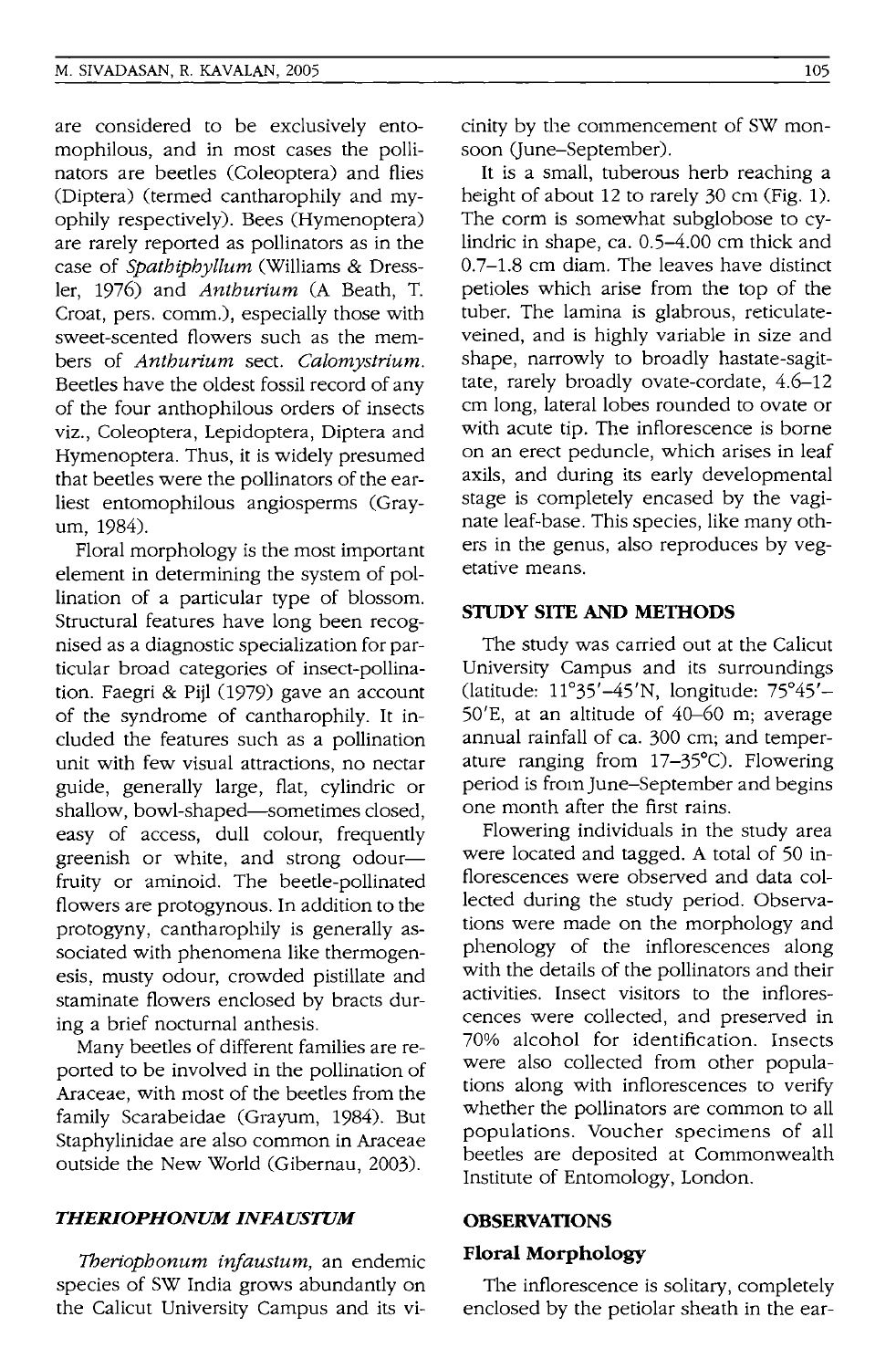

Fig. 1. *Tberiopbonum inJaustum* N.E.Br.: A. Habit; B. Inflorescence; C. Inflorescence with spathe cut open to show spadix; D. Spadix. (f: female flowers; i: interstice; m: male flowers; n: neuter flowers; sat: stalk of spadix-appendix; sa: spadix-appendix).

ly stage. Peduncle ca. 5.5 cm long and 4 mm diam., greenish to purplish. Spathe erect, to about 6 cm long, differentiated into a basal completely convolute tubular portion, and an upper initially convolute, but later with a spreading yellowish-green limb portion separated by a slight constriction between the two; the basal convolute tubular portion is  $1.0-1.6$  cm long,  $0.6-1.2$ cm diam., upper limb portion oblong, 3-5 cm long and 1-1.5 cm broad. The overlapping of the margins of the spathe is either to the right or to the left as observed earlier by Barnes (1938). The spadix is sessile, almost equalling or slightly shorter than the spathe, to ca. 4.5 cm long, with basal female portion ca. 2 mm long, contiguous

with a zone of neuter flowers ca. 3 mm long, followed by naked slender interstice ca. 6 mm long, followed by male portion ca. 5 mm long and terminating in a creamy purplish sterile appendix ca. 2.5 cm long with a distinct stipe ca. 3.5 mm long. Pistillate flowers  $4-8$ , in a single whorl; ovary ovoid, yellowish green, unilocular with 4- 5 basal and apical sub-orthotropous ovules; stigma sessile, discoid. Neuter flowers subulate to subclavate, verruculose, creamy purplish, ca. 3.5 mm long. Staminate flowers 23-48, closely arranged, purplish, sessile and truncate, each with 2 distinct anther lobes, dehiscing by apical pores. Fruit a berry, 6-8 per infructescence, each to ca.  $1 \text{ cm}$  long and  $5 \text{ mm}$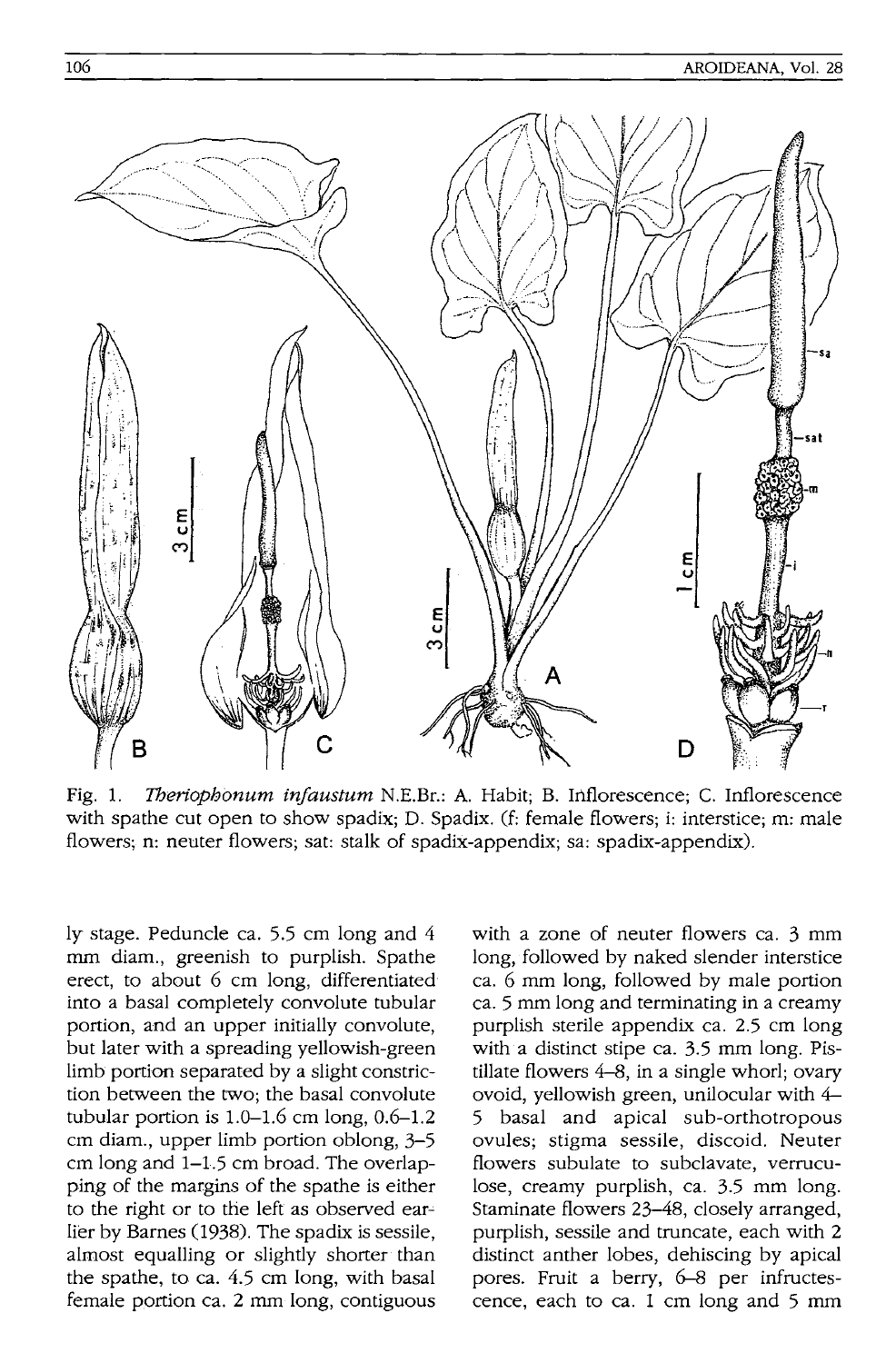diam., ovoid, green, 2-3-seeded. Seeds broadly ovoid with basal white tissue.

# **Phenology and Pollination Mechanism**

The spadices were observed to be protogynous. The exact time of receptivity of pistillate flowers is difficult to determine because there is no clear indication to this effect. Initially the spathe is completely rolled tightly around the spadix (Fig.2A). At maturity, the spathe unrolled and opened during the afternoon of the first day. A detailed study of the spathe opening revealed that the margin of the limb began to unfold or unroll from the top towards the base to its basal constriction Figs. 2B,2C). Generally the unfolding took place between 1.30 P.M. and 4 P.M. and the spathe attained its maximum opening with maximum width of spathe limb (Fig. 2C), between 4.00 P.M. and 6.30 P.M. The spathe limb stands erect with the tip slightly incurved and in some cases it touched the tip of the spadix-appendix. At this position, the sterile appendix of the spadix and the staminate flowers are completely exposed. The basal tubular portion of the spathe enclosing the pistillate and neuter flowers is not tightly closed at this stage so that there is space between the spathetube and the spadix with pistillate and neuter flowers (Fig. 2D). This facilitates easy access of small insects into the tube.

Simultaneous with the opening of the spathe, a foetid and pungent odour was emitted by the spadix-appendix. The intensity of the odour reached at its maximum when the spathe has fully opened (between 4.00 P.M. and 6.30 P.M.). The beetles carrying pollen grains from other inflorescences that they have previously visited were probably attracted by this odour and alight on either the smooth spadix-appendix or on the inner surface of the spathe-limb. The beetles alighting on them slipped off and fell down into the tube of the spathe and are trapped there. Since the flowers are protogynous, the stigma is receptive during this period. A large number of such trapped insects tried

to escape from the tube, crawling up, but on every attempt they fell down because of the smoothness of the inner surface of the basal tube of the spathe. The beetles carrying pollen moved across and overthe pistillate flowers, Simultaneously effecting pollination. The release of odour lasted for a period of 3.5 to 6 hours, but with a relatively short period of maximum intensity. When the odour started fading, the spathelimb began to roll and close forming a tubular structure, leaving only a small opening. at the top. At this stage, the spathe at the constriction between the limb and the basal tube pressed the spadix (Fig. 2E) -thereby completely closing the basal tube with the insects trapped inside the tube and unable to escape.

The anthesis of the male flowers commenced during the afternoon of the second day between 2,30P:M. and 5.30 P.M. The anthers dehisced by the apical pores releasing pollen grains in masses. They were deposited at the base of the tube formed by the rolled limb just above the closed basal tube. At this stage the spathe and the neuter flowers became more or less flaccid and the constriction became loose (Fig. 2F), allowing insects trapped for a day inside the tube to crawl up. While they crawled up, their bodies were covered with pollen fallen from above and also that accumulated at the base of the limb. No special organ or organs of the insects were noticed as depositories and carrier organs of pollen: Pollen grains were found all over the body of the insects. The insects carry the pollen and if they visit other inflorescences, get entrapped as mentioned earlier, and when they escape by crawling over.the pistillate flowers, effect cross-pollination.

The spathe showed signs of degeneration on the third day onwards. No insects were found to remain in the inflorescence on the third day, except a few small dead ones. The first symptom of. degeneration of the spathe was the inward curling of the spathe-margin (Fig. 2G) while the spathe and spadix still stand erect. Gradually the colour of the spathe started fading, the spadix-appendix shrunk, lost its colour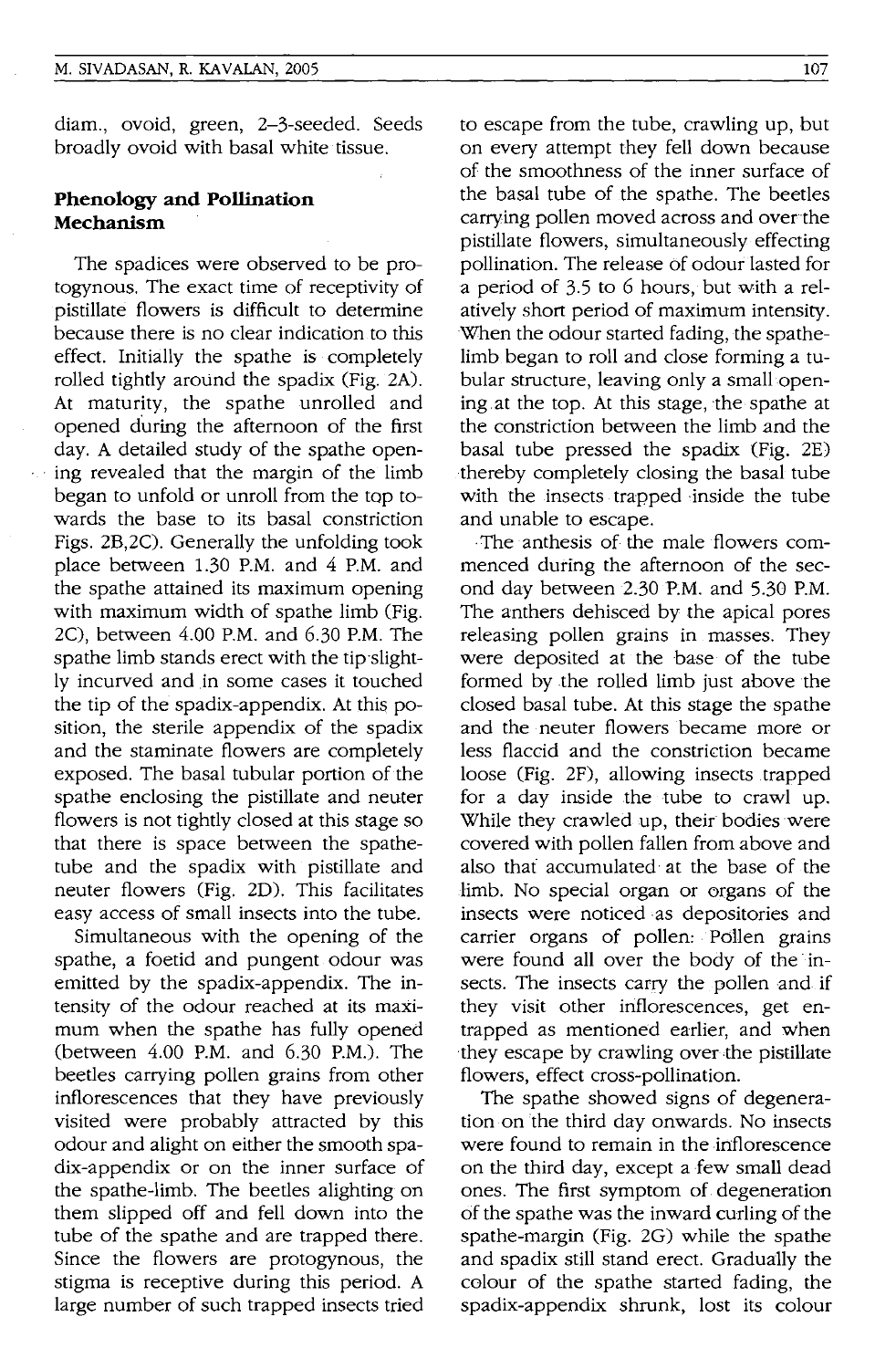

Fig. 2. A-H: Inflorescence of *Theriophonum injaustum* N.E.Br.-Different stages during and after pollination: A. Inflorescence with completely convolute spathe; *B-C.* Different stages of unfolding of spathe from top to the base of the limb; D. A portion of the spathe removed showing the space between the spadix and the spathe; E. A portion of the spathe removed showing the closely rolled spathe with the spadix; F. A portion of the spathe removed showing the gap between the spadix and the spathe after anthesis;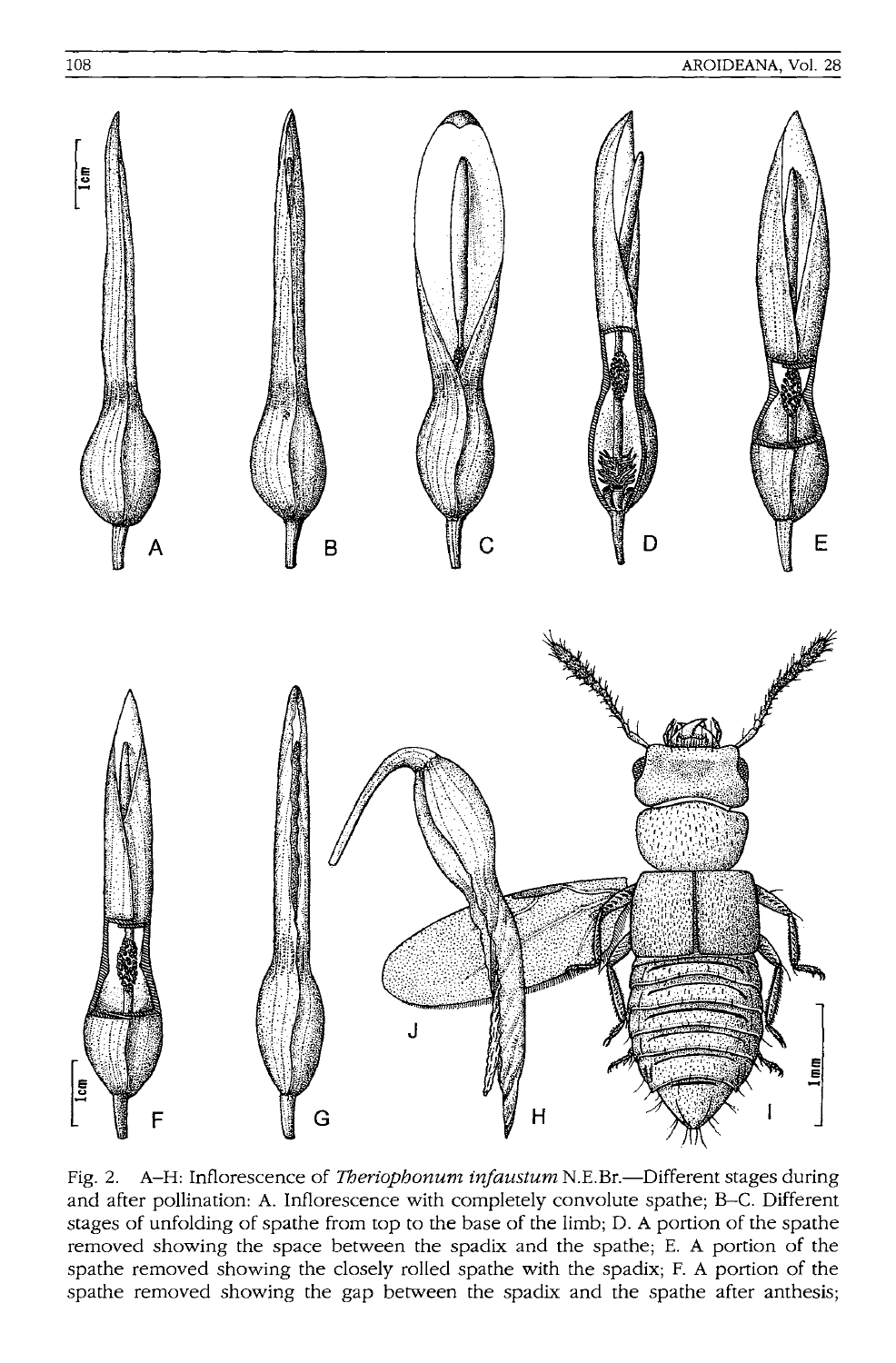and the whole inflorescence along with the peduncle bent down (Fig. 2H) and touched the ground. Within 7-10 days all parts of the spathe and spadix degenerated except the fertilized pistillate flowers, which eventually became the fruits.

# **Insect Visitors**

Several kinds of insects were collected from the inflorescences. Out of the six species of beetles (Coleoptera) collected from the inflorescences, only two were observed regularly in and around the inflorescences. A list of insect visitors of *Tberiophonum injaustum* is presented in Table 1. The taxa of Anthocoridae of Heteroptera could not be identified.

The beetles belonging to the species *Anotylus rubidus* Cameron (Figs. 21, *2J)* of Staphylinidae (Coleoptera) and another unidentified species of this genus, and seemingly related to this species, were found to be frequent visitors and considered to be the potential pollinators. The other species of beetles appeared to be casual visitors; perhaps they might also sometimes facilitate cross-pollination, but are not considered as regular pollinators. The same species were also collected from different populations of *Tberiophonum injaustum* occurring in parts of Kerala other than the present study site.

The members of the species *Philonthus flavocinctus* Motschulsky were captured only once during the study and members of Heteroptera (Table 1) were found to be only occasional visitors.

No insect-visits to the inflorescences were observed during the forenoon of the first day. The first visits were by species of *Anotylus* which arrived by the evening of the first day when the odour emitted by the spadix-appendix was strong and the spathe started to close. They easily located the inflorescence and alighted on the spa-

# **Table 1. Insect visitors of Therio***phonum infaustum.*

# COLEOPTERA

| LEIODIDAE                            |
|--------------------------------------|
| Ptomophaginus sp.                    |
| <b>STAPHYLINIDAE</b>                 |
| Oxytelus incisus Motschulsky         |
| <i>Anotylus latiusculus</i> (Kraatz) |
| Anotylus rubidus (Cameron)           |
| Anotylus sp. nr. A. rubidus          |
| (Cameron)                            |
| Philonthus flavocinctus Motschul-    |
| sky                                  |
| Atheta sp.                           |
| DIPTERA                              |
| PSYCHODIDAE                          |
| PSYCHODINAE                          |
| Genus <i>et</i> sp. <i>indet</i> .   |
| HEPTEROPTERA                         |
| <b>ANTHOCORIDAE</b>                  |
| Genus <i>et</i> sp. <i>indet</i> .   |
| <b>NABIDAE</b>                       |
| Phorticus? cingalensis               |
|                                      |

dix-appendix or on the inner side of the spathe-limb in search of the source of the odour, but lost their grip and fell down into the basal tube. The beetles remained in the spathe-tube for about 24 hours. Then they began to leave the inflorescence on the evening of the second day, most leaving between 3 P.M. and 6 P.M. The *Anotylus* species captured immediately after leaving the inflorescence were found to carry large amounts of pollen on their legs and body.

#### **DISCUSSION**

*Tberiophonum injaustum* was observed to be pollinated mainly by the beetles of the species *Anotylus rubidus* Cameron of

 $\leftarrow$ 

G. Inflorescence with the margins of the spathe rolled; H. The inflorescence in drooping position after pollination: I. *Anotylus rubidus* (Cameron)—the pollinator beetle; J. Single hind wing-enlarged.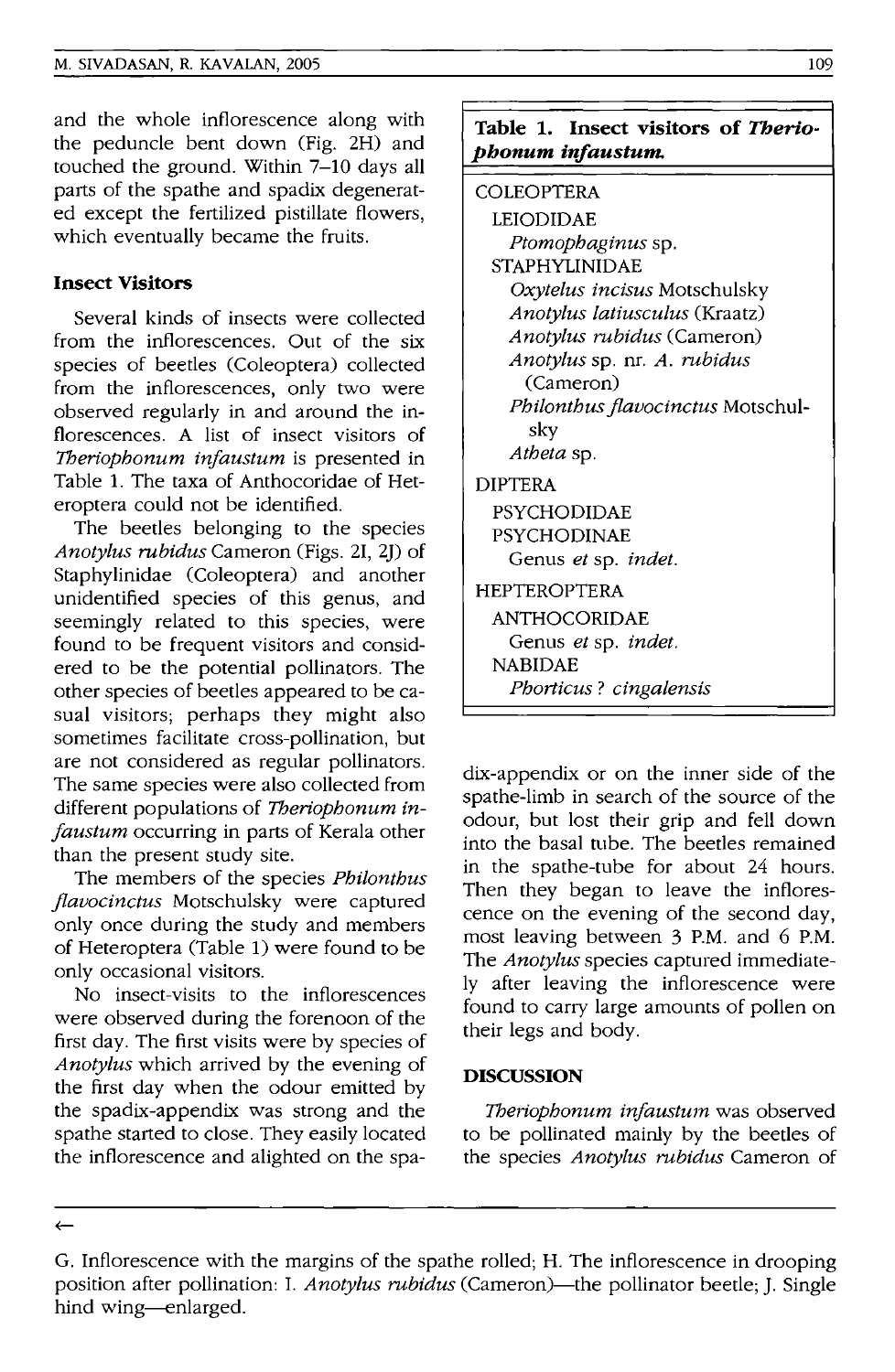Staphylinidae (Coleoptera), which were considered as the main potential pollinators. Other species observed were only casual visitors. Apart from Araceae, cantharophily is prominent in many families of the Magnoliales, Annonales (Faegri & Pijl, 1979; Thien, 1974, 1980; Armstrong & Drummond, 1986), Nymphaeaceae (Prance, 1980), and Palmae (Henderson, 1986).

In beetles, the sense of smell is much more highly developed than the visual sense, and'beetle-flowers' are often white or dull in colour and frequently have strong odours. These odours are usually fruity, spicy, or like certain fermentationodours and distinct from the sweet-odour of flowers pollinated by bees, moths and butterflies (Raven *et al.,* 1976). The combination of less striking flower (spathe) colour, (green, purple or pale green with purple tinge on the spathe-tube), strong foetid odour, absence of nectar, peculiar inflorescence structure with the· spathe divided into lower chamber (tube) and an upper limb, and spadix with basal fertile portion and an apical sterile barren spadix-appendix, protogyny, etc. are the syndrome of beetle pollination. Protogyny is an essential element in the function of this type of trap~blossoms. Protandry would-be the prevalent form of dichogamy in taxa pollinated by bees or flies whereas protogyny would prevail in taxa pollinated by beetles, wasps or other vectors.

The inflorescences of *7beriophonum injaustum* have a strong unpleasant smell emitted from the spadix, which is doubtless for the purpose of .attracting beetles involved in their cross-pollination. The insects were irresistibly attracted by the strong odours, whether or not the blossoms offer some compensatory attractant (pollen, food bodies, etc.) (Faegri & Pijl, 1979). The importance of odour as a beetle-attractant has been demonstrated in many of the tropical aroid species of the genera like *Arisaema* (Barnes, 1934), *Typhonium* (Cleghorn, 1914; Banerji,1947; Monteith, 1973; Pijl, 1953), *Arum* (Knoll, 1926; Dormer, 1960), *Amorphophallus* (Sivadasan & Sabu, 1989) and *Philodendron*  (Gottsberger & Silberbauer-Gottsberger, 1991).

Adaptation for effective pollination and subsequent trapping of beetles inside the spathe till the pollen shedding of the host were reported earlier in *Typhonium* (Banerji, 1947; Monteith, 1973; Armstrong, *1979). Typhonium* and *7beriophonum*  share many of these characteristics. Both genera are in the subtribe Arinae of the subfamily Aroideae. The inflorescence of *Typhonium* generally opened in the morning .and remained odourless until late in the afternoon. On the evening of the first day, the spathe stood erect and emitted a foetid odour which attracted the dungbeetles of the genus *Onthophagus* (Scarabaeidae), which are the potential pollinators, to the blossoms. Dakwale & Bhatnagar (1997) reported that *7beriophonum crenatum* is pollinated by crepuscular Ceratopogonid flies, blood-sucking female midges, and hence has a very different pollination syndrome from that of Therio*phonum injaustum. Theriophonum* is closely related to *Typhonium* within the tribe Areae and they represent the basal taxa of this tribe (Renner & Zhang, 2004). The tribe Areae is composed of 9 genera (Mayo *etal.,* 1997), and except for the genus *Lazarum,* pollinators are known for each of the genera (Gibernau, 2003). Staphilinidae, associated with other beetles or flies, have been mentioned in *Biarum, Dracunculus, Eminium,* and some *Arum*  (Gibernau, 2003); while *Sauromatum* appears to be pollinated by Scarabaeidae and flies, and *Helicodiceros* by only calliphorid flies. It is interesting to note that *Typhonium* is a genus pollinated only by beetles with staphylinids among them.

In contrast to the condition in *Typhonium*, the spathe opened only in the afternoon in *7beriophonum injaustum* and the odour is emitted simultaneously with the opening of the spathe, and lasts for a period of 3.5 to 6 hours. The spathe never bent backwards as in the case of *Typhontum*. Here the spathe remained erect even after anthesis of staminate flowers. This is an advantage to this species for getting pollinated by its own pollen grains and for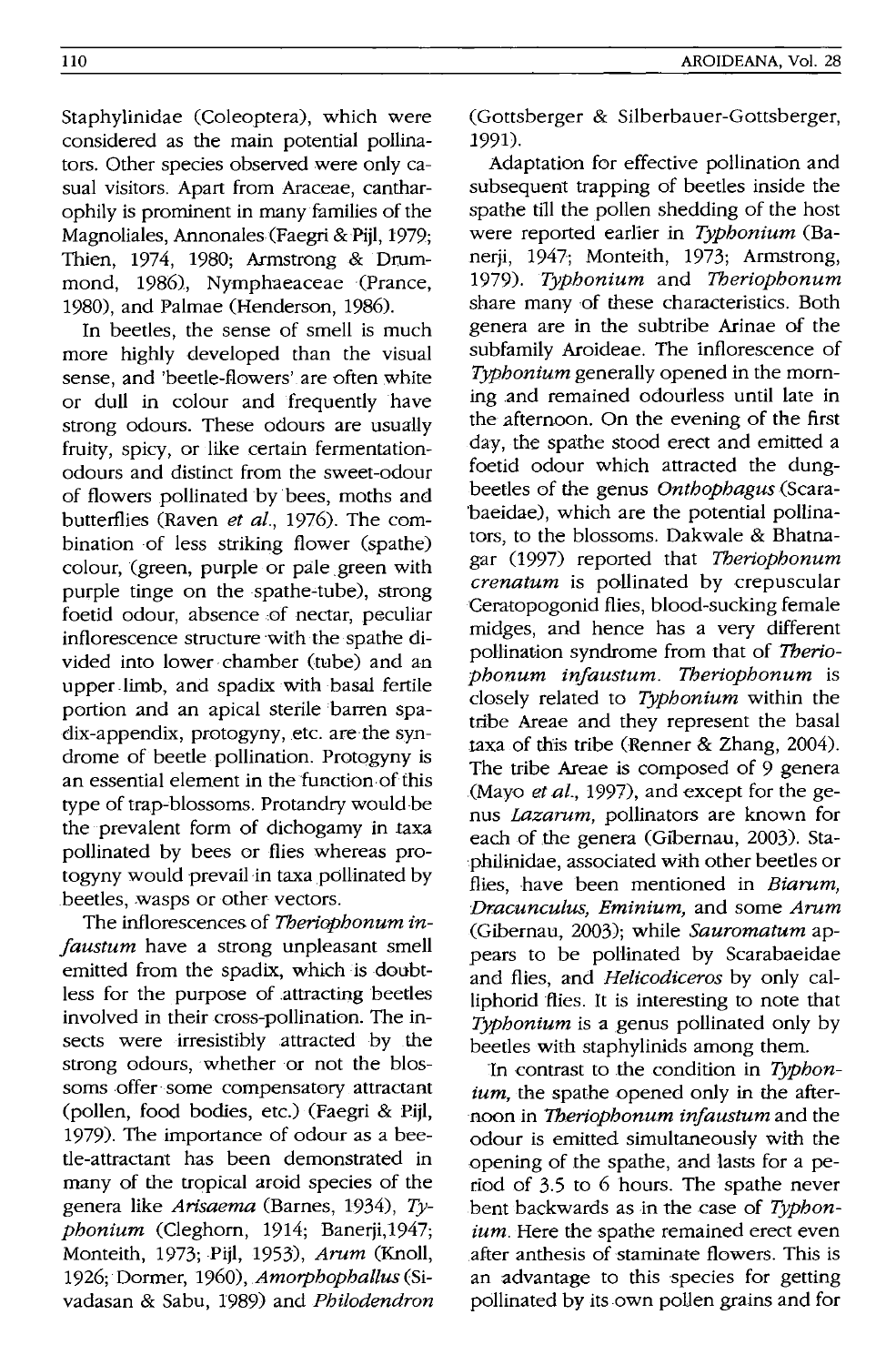dispersal of pollen by the pollinators. As in the case of *Typhonium,* the beetles trapped are not offered any nutritive rewards by the inflorescence. From this it is evident that the insects are attracted by the odour produced by the spadix-appendix and accidentally trapped inside the spathe-tube.

#### **ACKNOWLEDGMENTS**

The authors wish to thank the Department of Science, Technology and Environment, Government of Kerala for providing funds for a Research Project on Biosystemtatic study of the genus *Theriophonum* Bl., and the present study was undertaken as a part of the project. The invaluable services rendered by the Director and the concerned staff of the C.A.B. International Institute of Entomology, London, UK. for identification of the insects are gratefully acknowledged. The various help by Mr. M. S. Kiran Raj, Research Associate working under the Chair in Taxonomy is gratefully remembered. The first author acknowledges with gratitude his selection as Chair of Taxonomy by the Ministry of Environment & Forests, Govt. of India.

#### **LlTERATIlRE CITED**

- Armstrong, ]. A. 1979. Biotic pollination mechanisms in the Australian floraa review. *New Zealand]. Bot. 17:467-* 508.
- Armstrong,]. E. & B. A. Drummond. 1986. Floral biology of *Myristica fragrans*  Houtt. (Myristicaceae); the nutmeg of commerce. *Biotropica 18:32-38.*
- Banerji, 1. 1947. Life history of *Typhonium trilobatum* Schott. *Proc. Nat. Inst. Sci. India* 13B:207-230.
- Barnes, E. 1934. Some observations on the genus Arisaema on the Nilgiri Hills, South India. *J. Bombay Nat.Hist. Soc.* 37:630-639 & 2 plates.
	- -1938. Some observations on the right and left handed asymmetry in South Indian aroids. ]. *Ind. Bot. Soc.*  17:183-190.
- Beath, D. N. 1996. Pollination of *Amorphophallus johnsonii* (Araceae) by

carrion beetles *(Phaeocrous amplus)*  in a Ghanaian rain forest. ]. *Trop. Ecol.* 12:409-418.

- Cleghorn, M. E. 1913. Notes on the pollination of *Colocasis antiquorum.* ]. *Asiat Soc. Bengal* 9:313.
- $-$ . 1914. A note on the floral mechanism of *Typhonium trilobatum.].* & *Proc. Asiat. Soc. Bengal* 10:421-424.
- Dakwale, S. R. & S. Bhatnagar. 1997. Midge-trapping behaviour and floral biology of *Theriophonum crenatum*  Blume (Araceae). *Curr. Sci.* 797:606-608.
- Dormer, K.]. 1960. The truth about pollination in *Arum. New Phytol. 59:298-* 301.
- Faegri, K. & L. van der PijI. 1979. *The Principles of Pollination Ecology,* 3rd ed. Pergamon Press, New York.
- Gibernau, M. 2003. Pollinators and visitors of Aroid inflorescences. *Aroideana*  26:66-83.
- Gibernau, M., D. Barabe, P. Cerdan & A. Dejean. 1999. Beetle biology of Philodendron solimoesense (Araceae) in French Guiana. *IntI.]. Pl. Sci. 160:*  1135-1143.
- Gibernau, M., D. Barabe, D. Labat, P. Cerdan & A. Dejean. 2003. Reproductive biology of *Montrichardia arborescens*  (Araceae) in French Guiana.]. *Trop. Ecol. 19:103-107.*
- Golubev, V. N. & Y. S. Volokitin. 1983. Methods of *Arum elongatum* pollination on the southern coast of Crimean Oblast (Ukranian SSR, USSR). *BioI. Nauki (Mosc.) 3:66-70.*
- Gottsberger, G: & A. Amaral. 1984. Pollination strategies in Brazilian *Philodendron* sp. *Ber. Deutsch Bot. Ges. Bd.* 97:381-410.
- Gottsberger, G. & 1. Silberbauer-Gottsberger. 1991. Olfactory and visual attraction of *Erioscelis emarginate* (Cyclocephalini, Dynastinae) to the inflorescences of *Philodendron selloum* (Araceae). *Biotropica 23:23-28.*
- Grayum, M. H. 1984. *Palynology and Phylogeny of the Araceae.* Ph.D: Thesis, University of Massachusetts, US.A.
- Henderson, A. 1986. A review of pollina-